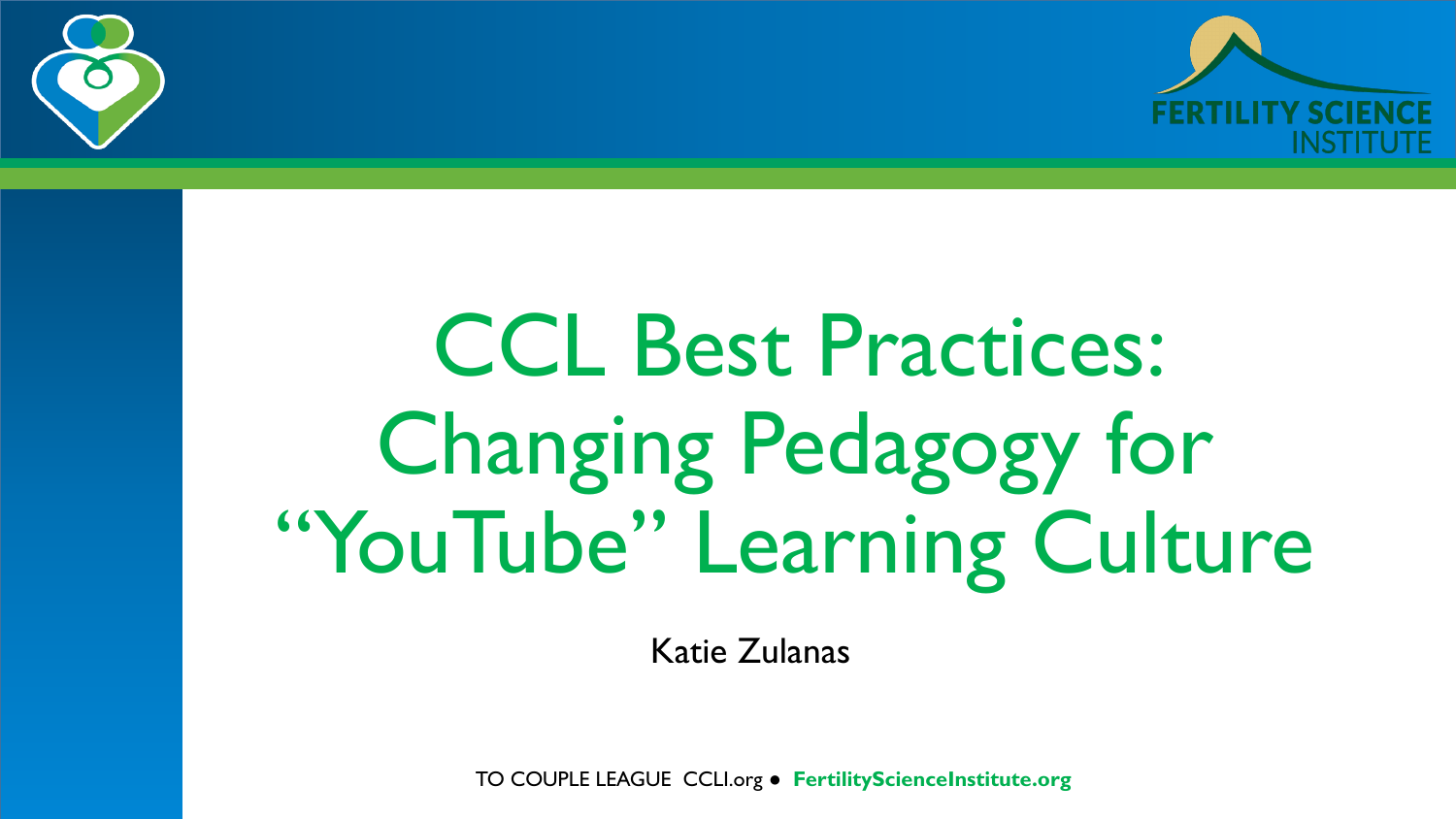

## Education not just sharing information







- Adjusting to a post-COVID world
	- − Online is the most in demand mode of learning
	- − Challenge is engagement
- Teaching in a "YouTube Video" Culture
	- − Video preferred: entertaining / informative (efficient)
- Analogous to Traditional Learning vs Montessori Style
	- − Change to highly experiential, personalized
	- − Our newest class "Conoce tu Fertilidad" follows this model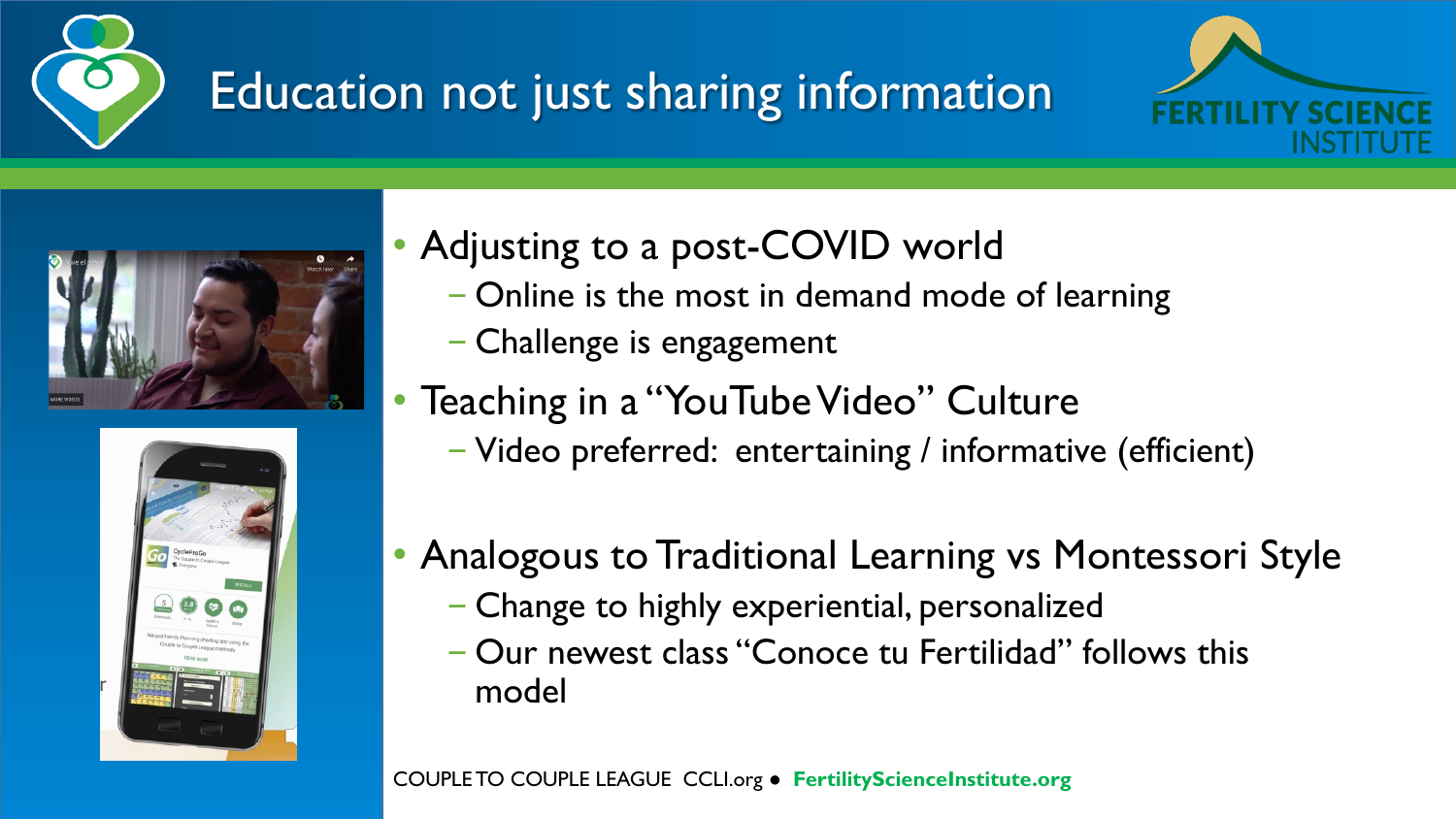Relationships are still the heart





ma mi

 $1 \t2 \t3 \t4 \t5$ 

• Our teaching couples and their witness makes it "real" Their experience and help is more in demand than ever

- Set clear expectations (wording)
- 2. Aligning incentives ensuring involvement (drip/tests/certificates)
- 3. On-demand learning is the expectation from students
	- Build appointment calendar directly into classes / email / sms messages (QRcodes)
	- FAB.coach for those who prefer a coach during a lifetime of fertility

COUPLE TO COUPLE LEAGUE CCLI.org ● **FertilityScienceInstitute.org**